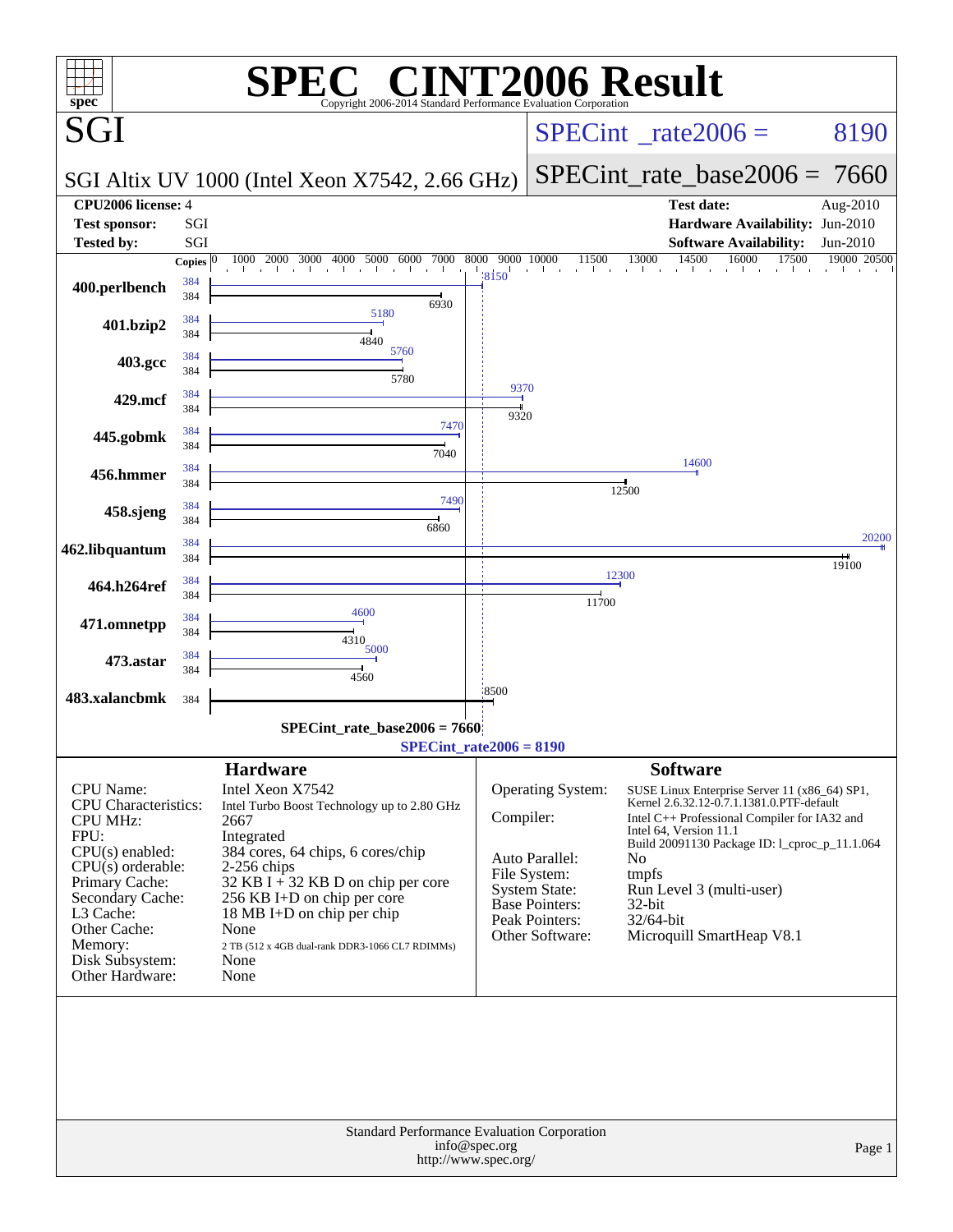

# **[SPEC CINT2006 Result](http://www.spec.org/auto/cpu2006/Docs/result-fields.html#SPECCINT2006Result)**

SPECint rate $2006 = 8190$ 

SGI Altix UV 1000 (Intel Xeon X7542, 2.66 GHz)

[SPECint\\_rate\\_base2006 =](http://www.spec.org/auto/cpu2006/Docs/result-fields.html#SPECintratebase2006) 7660

**[CPU2006 license:](http://www.spec.org/auto/cpu2006/Docs/result-fields.html#CPU2006license)** 4 **[Test date:](http://www.spec.org/auto/cpu2006/Docs/result-fields.html#Testdate)** Aug-2010

**[Test sponsor:](http://www.spec.org/auto/cpu2006/Docs/result-fields.html#Testsponsor)** SGI **[Hardware Availability:](http://www.spec.org/auto/cpu2006/Docs/result-fields.html#HardwareAvailability)** Jun-2010 **[Tested by:](http://www.spec.org/auto/cpu2006/Docs/result-fields.html#Testedby)** SGI SOL SERVICE SERVICE SERVICE 2010 SOFtware Availability: Jun-2010

#### **[Results Table](http://www.spec.org/auto/cpu2006/Docs/result-fields.html#ResultsTable)**

|                  | <b>Base</b>   |                |       |                |       |                |        |               | <b>Peak</b>    |              |                                                                                                          |              |                |              |  |
|------------------|---------------|----------------|-------|----------------|-------|----------------|--------|---------------|----------------|--------------|----------------------------------------------------------------------------------------------------------|--------------|----------------|--------------|--|
| <b>Benchmark</b> | <b>Copies</b> | <b>Seconds</b> | Ratio | <b>Seconds</b> | Ratio | <b>Seconds</b> | Ratio  | <b>Copies</b> | <b>Seconds</b> | <b>Ratio</b> | <b>Seconds</b>                                                                                           | <b>Ratio</b> | <b>Seconds</b> | <b>Ratio</b> |  |
| 400.perlbench    | 384           | 541            | 6930  | 542            | 6930  | 543            | 6910l  | 384           | 460            | 8150         | 460                                                                                                      | 8160         | 461            | 8140         |  |
| 401.bzip2        | 384           | 767            | 4830  | 765            | 4840  | 765            | 4850   | 384           | 716            | 5180         | 714                                                                                                      | 5190         | 715            | 5180         |  |
| $403.\text{gcc}$ | 384           | 535            | 5780  | 534            | 5790  | 535            | 5780   | 384           | 536            | 5770         | 538                                                                                                      | 5750         | 536            | 5760         |  |
| $429$ .mcf       | 384           | 376            | 9310  | 376            | 9320  | 374            | 9360   | 384           | 374            | 9370         | 373                                                                                                      | 9380         | 374            | 9370         |  |
| $445$ .gobm $k$  | 384           | 573            | 7040  | 572            | 7040  | 572            | 7050l  | 384           | 540            | 7470         | 539                                                                                                      | 7470         | 540            | 7470         |  |
| 456.hmmer        | 384           | 287            | 12500 | 288            | 12400 | 287            | 12500  | 384           | 246            | 14600        | 245                                                                                                      | 14600        | 245            | 14600        |  |
| $458$ .sjeng     | 384           | 677            | 6860  | 680            | 6830  | 678            | 6860   | 384           | 620            | 7490         | 620                                                                                                      | 7490         | 620            | 7490         |  |
| 462.libquantum   | 384           | 415            | 19200 | 416            | 19100 | 419            | 19000l | 384           | 395            | 20200        | 394                                                                                                      | 20200        | 393            | 20200        |  |
| 464.h264ref      | 384           | 724            | 11700 | 724            | 11700 | 724            | 11700  | 384           | 689            | 12300        | 690                                                                                                      | 12300        | 691            | 12300        |  |
| 471.omnetpp      | 384           | 557            | 4310  | 557            | 4310  | 558            | 4300   | 384           | 521            | 4600         | 522                                                                                                      | 4600         | 522            | 4600         |  |
| $473$ . astar    | 384           | 591            | 4560  | 590            | 4570  | 591            | 4560   | 384           | 539            | 5000         | 539                                                                                                      | 5000         | 542            | 4980         |  |
| 483.xalancbmk    | 384           | 312            | 8500  | 311            | 8510  | 312            | 8500   | 384           | 312            | 8500         | 311                                                                                                      | 8510         | 312            | 8500         |  |
|                  |               |                |       |                |       |                |        |               |                |              | Results appear in the order in which they were run. Bold underlined text indicates a median measurement. |              |                |              |  |

#### **[Submit Notes](http://www.spec.org/auto/cpu2006/Docs/result-fields.html#SubmitNotes)**

The config file option 'submit' was used. numactl was used to bind copies to the cores

#### **[Operating System Notes](http://www.spec.org/auto/cpu2006/Docs/result-fields.html#OperatingSystemNotes)**

 Tmpfs filesystem set up with: mkdir -p /mnt/shm mount -t tmpfs -o size=2048g,rw,mpol=interleave tmpfs /mnt/shm/ The mpol=interleave option sets the NUMA memory allocation policy for all files to allocate from each node in turn.

### **[Platform Notes](http://www.spec.org/auto/cpu2006/Docs/result-fields.html#PlatformNotes)**

OS on 300 GB SAS disk

#### **[General Notes](http://www.spec.org/auto/cpu2006/Docs/result-fields.html#GeneralNotes)**

Binaries were compiled on SLES 10 with Binutils 2.18.50.0.7.20080502

# **[Base Compiler Invocation](http://www.spec.org/auto/cpu2006/Docs/result-fields.html#BaseCompilerInvocation)**

[C benchmarks](http://www.spec.org/auto/cpu2006/Docs/result-fields.html#Cbenchmarks): [icc -m32](http://www.spec.org/cpu2006/results/res2010q3/cpu2006-20100815-12918.flags.html#user_CCbase_intel_icc_32bit_5ff4a39e364c98233615fdd38438c6f2)

Continued on next page

Standard Performance Evaluation Corporation [info@spec.org](mailto:info@spec.org) <http://www.spec.org/>

Page 2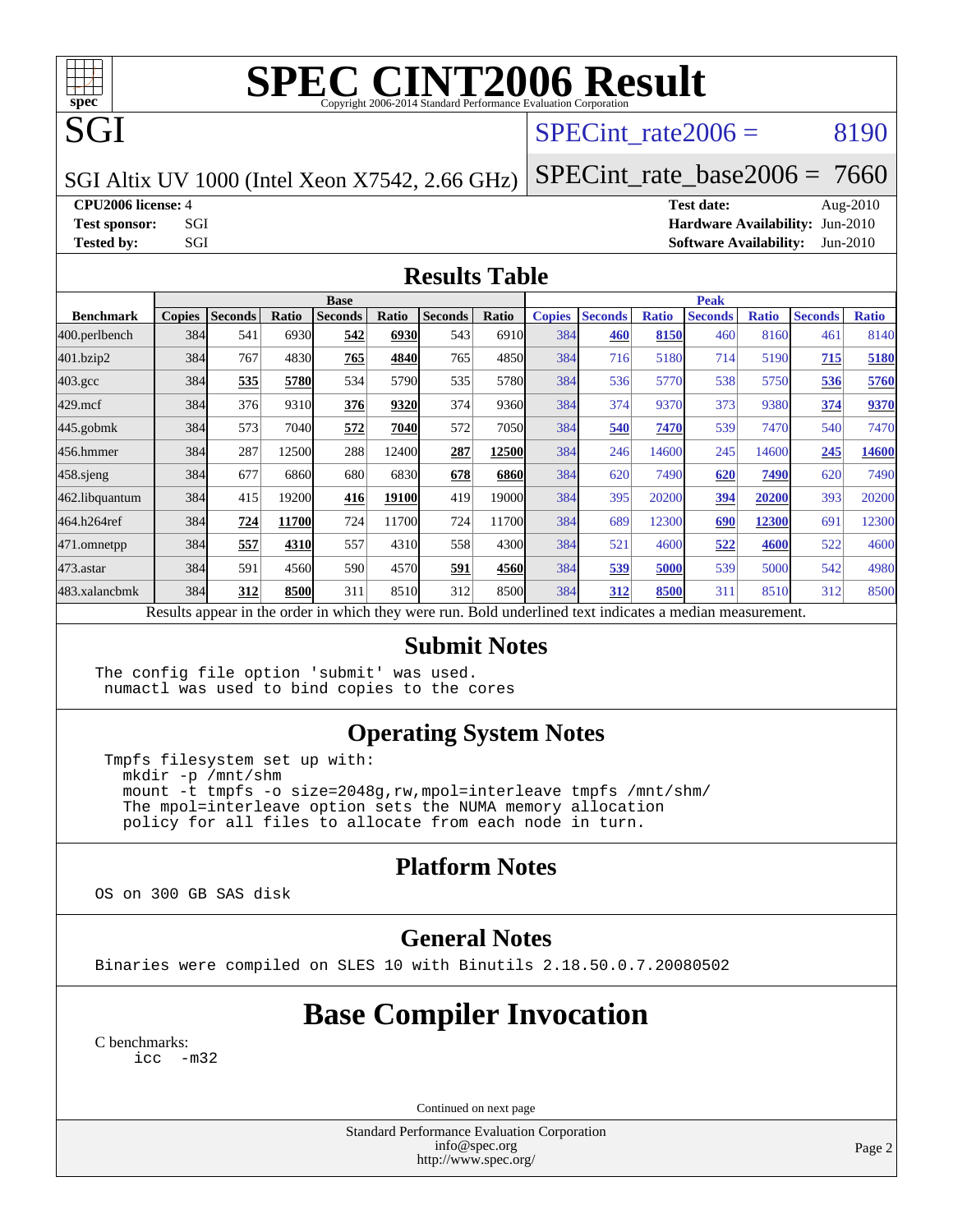| <b>SPEC CINT2006 Result</b><br>spec <sup>®</sup><br>Copyright 2006-2014 Standard Performance Evaluation Cornoration                                                                                                        |                                                                                                                 |  |  |  |  |  |  |  |
|----------------------------------------------------------------------------------------------------------------------------------------------------------------------------------------------------------------------------|-----------------------------------------------------------------------------------------------------------------|--|--|--|--|--|--|--|
| SGI                                                                                                                                                                                                                        | 8190<br>$SPECint$ rate $2006 =$                                                                                 |  |  |  |  |  |  |  |
| SGI Altix UV 1000 (Intel Xeon X7542, 2.66 GHz)                                                                                                                                                                             | $SPECint$ rate_base2006 = 7660                                                                                  |  |  |  |  |  |  |  |
| CPU <sub>2006</sub> license: 4<br>SGI<br><b>Test sponsor:</b><br>SGI<br><b>Tested by:</b>                                                                                                                                  | <b>Test date:</b><br>Aug-2010<br>Hardware Availability: Jun-2010<br><b>Software Availability:</b><br>$Jun-2010$ |  |  |  |  |  |  |  |
| <b>Base Compiler Invocation (Continued)</b><br>$C_{++}$ benchmarks:<br>icpc -m32                                                                                                                                           |                                                                                                                 |  |  |  |  |  |  |  |
| <b>Base Portability Flags</b><br>400.perlbench: -DSPEC_CPU_LINUX_IA32<br>462.libquantum: - DSPEC CPU LINUX<br>483.xalancbmk: - DSPEC CPU LINUX                                                                             |                                                                                                                 |  |  |  |  |  |  |  |
| <b>Base Optimization Flags</b><br>C benchmarks:                                                                                                                                                                            |                                                                                                                 |  |  |  |  |  |  |  |
| -xSSE4.2 -ipo -03 -no-prec-div -static -opt-prefetch<br>$C_{++}$ benchmarks:<br>-xSSE4.2 -ipo -03 -no-prec-div -opt-prefetch -Wl,-z, muldefs<br>-L/home/cmplr/usr3/alrahate/cpu2006.1.1.ic11.1/libic11.1-32bit -lsmartheap |                                                                                                                 |  |  |  |  |  |  |  |
| <b>Base Other Flags</b>                                                                                                                                                                                                    |                                                                                                                 |  |  |  |  |  |  |  |
| C benchmarks:<br>403.gcc: -Dalloca=_alloca                                                                                                                                                                                 |                                                                                                                 |  |  |  |  |  |  |  |
| <b>Peak Compiler Invocation</b><br>C benchmarks (except as noted below):<br>$-m32$<br>icc                                                                                                                                  |                                                                                                                 |  |  |  |  |  |  |  |
| 401.bzip2: icc -m64                                                                                                                                                                                                        |                                                                                                                 |  |  |  |  |  |  |  |
| $456$ hmmer: $\text{icc}$ -m64                                                                                                                                                                                             |                                                                                                                 |  |  |  |  |  |  |  |
| 458.sjeng: icc -m64                                                                                                                                                                                                        |                                                                                                                 |  |  |  |  |  |  |  |

462.libquantum: [icc -m64](http://www.spec.org/cpu2006/results/res2010q3/cpu2006-20100815-12918.flags.html#user_peakCCLD462_libquantum_intel_icc_64bit_bda6cc9af1fdbb0edc3795bac97ada53)

[C++ benchmarks \(except as noted below\):](http://www.spec.org/auto/cpu2006/Docs/result-fields.html#CXXbenchmarksexceptasnotedbelow) [icpc -m32](http://www.spec.org/cpu2006/results/res2010q3/cpu2006-20100815-12918.flags.html#user_CXXpeak_intel_icpc_32bit_4e5a5ef1a53fd332b3c49e69c3330699)

473.astar: [icpc -m64](http://www.spec.org/cpu2006/results/res2010q3/cpu2006-20100815-12918.flags.html#user_peakCXXLD473_astar_intel_icpc_64bit_fc66a5337ce925472a5c54ad6a0de310)

٦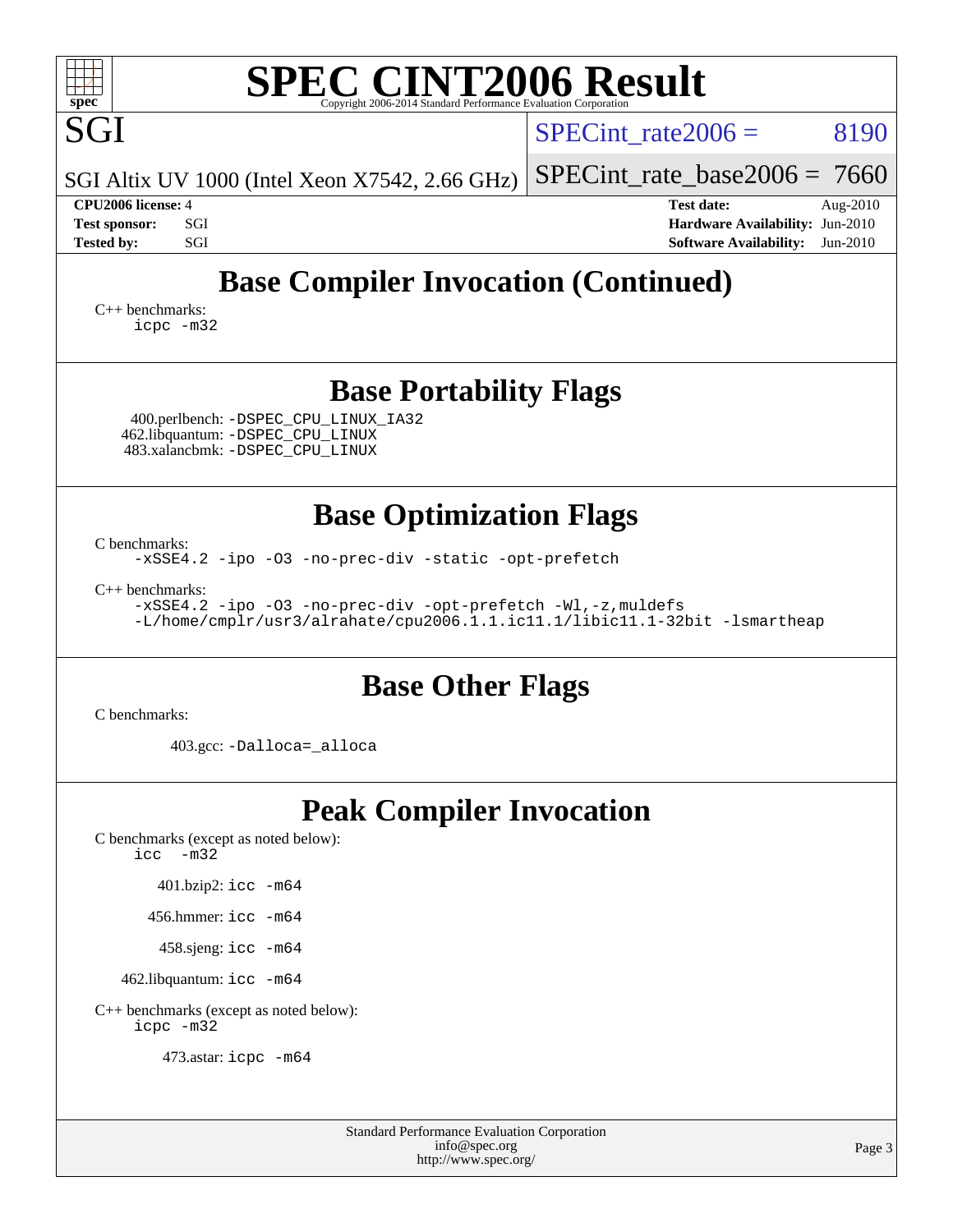

#### **[SPEC CINT2006 Result](http://www.spec.org/auto/cpu2006/Docs/result-fields.html#SPECCINT2006Result)** Copyright 2006-2014 Standard Performance Evaluation C

SPECint rate $2006 = 8190$ 

SGI Altix UV 1000 (Intel Xeon X7542, 2.66 GHz)

 $SPECint_rate_base2006 = 7660$  $SPECint_rate_base2006 = 7660$ 

**[CPU2006 license:](http://www.spec.org/auto/cpu2006/Docs/result-fields.html#CPU2006license)** 4 **[Test date:](http://www.spec.org/auto/cpu2006/Docs/result-fields.html#Testdate)** Aug-2010 **[Test sponsor:](http://www.spec.org/auto/cpu2006/Docs/result-fields.html#Testsponsor)** SGI **[Hardware Availability:](http://www.spec.org/auto/cpu2006/Docs/result-fields.html#HardwareAvailability)** Jun-2010 **[Tested by:](http://www.spec.org/auto/cpu2006/Docs/result-fields.html#Testedby)** SGI SOFTWARE Availability: Jun-2010

### **[Peak Portability Flags](http://www.spec.org/auto/cpu2006/Docs/result-fields.html#PeakPortabilityFlags)**

 400.perlbench: [-DSPEC\\_CPU\\_LINUX\\_IA32](http://www.spec.org/cpu2006/results/res2010q3/cpu2006-20100815-12918.flags.html#b400.perlbench_peakCPORTABILITY_DSPEC_CPU_LINUX_IA32) 401.bzip2: [-DSPEC\\_CPU\\_LP64](http://www.spec.org/cpu2006/results/res2010q3/cpu2006-20100815-12918.flags.html#suite_peakCPORTABILITY401_bzip2_DSPEC_CPU_LP64) 456.hmmer: [-DSPEC\\_CPU\\_LP64](http://www.spec.org/cpu2006/results/res2010q3/cpu2006-20100815-12918.flags.html#suite_peakCPORTABILITY456_hmmer_DSPEC_CPU_LP64) 458.sjeng: [-DSPEC\\_CPU\\_LP64](http://www.spec.org/cpu2006/results/res2010q3/cpu2006-20100815-12918.flags.html#suite_peakCPORTABILITY458_sjeng_DSPEC_CPU_LP64) 462.libquantum: [-DSPEC\\_CPU\\_LP64](http://www.spec.org/cpu2006/results/res2010q3/cpu2006-20100815-12918.flags.html#suite_peakCPORTABILITY462_libquantum_DSPEC_CPU_LP64) [-DSPEC\\_CPU\\_LINUX](http://www.spec.org/cpu2006/results/res2010q3/cpu2006-20100815-12918.flags.html#b462.libquantum_peakCPORTABILITY_DSPEC_CPU_LINUX) 473.astar: [-DSPEC\\_CPU\\_LP64](http://www.spec.org/cpu2006/results/res2010q3/cpu2006-20100815-12918.flags.html#suite_peakCXXPORTABILITY473_astar_DSPEC_CPU_LP64) 483.xalancbmk: [-DSPEC\\_CPU\\_LINUX](http://www.spec.org/cpu2006/results/res2010q3/cpu2006-20100815-12918.flags.html#b483.xalancbmk_peakCXXPORTABILITY_DSPEC_CPU_LINUX)

# **[Peak Optimization Flags](http://www.spec.org/auto/cpu2006/Docs/result-fields.html#PeakOptimizationFlags)**

[C benchmarks](http://www.spec.org/auto/cpu2006/Docs/result-fields.html#Cbenchmarks):

Standard Performance Evaluation Corporation 400.perlbench: [-xSSE4.2](http://www.spec.org/cpu2006/results/res2010q3/cpu2006-20100815-12918.flags.html#user_peakPASS2_CFLAGSPASS2_LDCFLAGS400_perlbench_f-xSSE42_f91528193cf0b216347adb8b939d4107)(pass 2) [-prof-gen](http://www.spec.org/cpu2006/results/res2010q3/cpu2006-20100815-12918.flags.html#user_peakPASS1_CFLAGSPASS1_LDCFLAGS400_perlbench_prof_gen_e43856698f6ca7b7e442dfd80e94a8fc)(pass 1) [-ipo](http://www.spec.org/cpu2006/results/res2010q3/cpu2006-20100815-12918.flags.html#user_peakPASS2_CFLAGSPASS2_LDCFLAGS400_perlbench_f-ipo)(pass 2) [-O3](http://www.spec.org/cpu2006/results/res2010q3/cpu2006-20100815-12918.flags.html#user_peakPASS2_CFLAGSPASS2_LDCFLAGS400_perlbench_f-O3)(pass 2) [-no-prec-div](http://www.spec.org/cpu2006/results/res2010q3/cpu2006-20100815-12918.flags.html#user_peakPASS2_CFLAGSPASS2_LDCFLAGS400_perlbench_f-no-prec-div)(pass 2) [-static](http://www.spec.org/cpu2006/results/res2010q3/cpu2006-20100815-12918.flags.html#user_peakPASS2_CFLAGSPASS2_LDCFLAGS400_perlbench_f-static)(pass 2) [-prof-use](http://www.spec.org/cpu2006/results/res2010q3/cpu2006-20100815-12918.flags.html#user_peakPASS2_CFLAGSPASS2_LDCFLAGS400_perlbench_prof_use_bccf7792157ff70d64e32fe3e1250b55)(pass 2) [-ansi-alias](http://www.spec.org/cpu2006/results/res2010q3/cpu2006-20100815-12918.flags.html#user_peakCOPTIMIZE400_perlbench_f-ansi-alias) 401.bzip2: [-xSSE4.2](http://www.spec.org/cpu2006/results/res2010q3/cpu2006-20100815-12918.flags.html#user_peakPASS2_CFLAGSPASS2_LDCFLAGS401_bzip2_f-xSSE42_f91528193cf0b216347adb8b939d4107)(pass 2) [-prof-gen](http://www.spec.org/cpu2006/results/res2010q3/cpu2006-20100815-12918.flags.html#user_peakPASS1_CFLAGSPASS1_LDCFLAGS401_bzip2_prof_gen_e43856698f6ca7b7e442dfd80e94a8fc)(pass 1) [-ipo](http://www.spec.org/cpu2006/results/res2010q3/cpu2006-20100815-12918.flags.html#user_peakPASS2_CFLAGSPASS2_LDCFLAGS401_bzip2_f-ipo)(pass 2) [-O3](http://www.spec.org/cpu2006/results/res2010q3/cpu2006-20100815-12918.flags.html#user_peakPASS2_CFLAGSPASS2_LDCFLAGS401_bzip2_f-O3)(pass 2) [-no-prec-div](http://www.spec.org/cpu2006/results/res2010q3/cpu2006-20100815-12918.flags.html#user_peakPASS2_CFLAGSPASS2_LDCFLAGS401_bzip2_f-no-prec-div)(pass 2) [-static](http://www.spec.org/cpu2006/results/res2010q3/cpu2006-20100815-12918.flags.html#user_peakPASS2_CFLAGSPASS2_LDCFLAGS401_bzip2_f-static)(pass 2) [-prof-use](http://www.spec.org/cpu2006/results/res2010q3/cpu2006-20100815-12918.flags.html#user_peakPASS2_CFLAGSPASS2_LDCFLAGS401_bzip2_prof_use_bccf7792157ff70d64e32fe3e1250b55)(pass 2) [-opt-prefetch](http://www.spec.org/cpu2006/results/res2010q3/cpu2006-20100815-12918.flags.html#user_peakCOPTIMIZE401_bzip2_f-opt-prefetch) [-ansi-alias](http://www.spec.org/cpu2006/results/res2010q3/cpu2006-20100815-12918.flags.html#user_peakCOPTIMIZE401_bzip2_f-ansi-alias) [-auto-ilp32](http://www.spec.org/cpu2006/results/res2010q3/cpu2006-20100815-12918.flags.html#user_peakCOPTIMIZE401_bzip2_f-auto-ilp32) 403.gcc: [-xSSE4.2](http://www.spec.org/cpu2006/results/res2010q3/cpu2006-20100815-12918.flags.html#user_peakCOPTIMIZE403_gcc_f-xSSE42_f91528193cf0b216347adb8b939d4107) [-ipo](http://www.spec.org/cpu2006/results/res2010q3/cpu2006-20100815-12918.flags.html#user_peakCOPTIMIZE403_gcc_f-ipo) [-O3](http://www.spec.org/cpu2006/results/res2010q3/cpu2006-20100815-12918.flags.html#user_peakCOPTIMIZE403_gcc_f-O3) [-no-prec-div](http://www.spec.org/cpu2006/results/res2010q3/cpu2006-20100815-12918.flags.html#user_peakCOPTIMIZE403_gcc_f-no-prec-div) [-static](http://www.spec.org/cpu2006/results/res2010q3/cpu2006-20100815-12918.flags.html#user_peakCOPTIMIZE403_gcc_f-static) 429.mcf: [-xSSE4.2](http://www.spec.org/cpu2006/results/res2010q3/cpu2006-20100815-12918.flags.html#user_peakCOPTIMIZE429_mcf_f-xSSE42_f91528193cf0b216347adb8b939d4107) [-ipo](http://www.spec.org/cpu2006/results/res2010q3/cpu2006-20100815-12918.flags.html#user_peakCOPTIMIZE429_mcf_f-ipo) [-O3](http://www.spec.org/cpu2006/results/res2010q3/cpu2006-20100815-12918.flags.html#user_peakCOPTIMIZE429_mcf_f-O3) [-no-prec-div](http://www.spec.org/cpu2006/results/res2010q3/cpu2006-20100815-12918.flags.html#user_peakCOPTIMIZE429_mcf_f-no-prec-div) [-static](http://www.spec.org/cpu2006/results/res2010q3/cpu2006-20100815-12918.flags.html#user_peakCOPTIMIZE429_mcf_f-static) [-opt-prefetch](http://www.spec.org/cpu2006/results/res2010q3/cpu2006-20100815-12918.flags.html#user_peakCOPTIMIZE429_mcf_f-opt-prefetch) 445.gobmk: [-xSSE4.2](http://www.spec.org/cpu2006/results/res2010q3/cpu2006-20100815-12918.flags.html#user_peakPASS2_CFLAGSPASS2_LDCFLAGS445_gobmk_f-xSSE42_f91528193cf0b216347adb8b939d4107)(pass 2) [-prof-gen](http://www.spec.org/cpu2006/results/res2010q3/cpu2006-20100815-12918.flags.html#user_peakPASS1_CFLAGSPASS1_LDCFLAGS445_gobmk_prof_gen_e43856698f6ca7b7e442dfd80e94a8fc)(pass 1) [-prof-use](http://www.spec.org/cpu2006/results/res2010q3/cpu2006-20100815-12918.flags.html#user_peakPASS2_CFLAGSPASS2_LDCFLAGS445_gobmk_prof_use_bccf7792157ff70d64e32fe3e1250b55)(pass 2) [-O2](http://www.spec.org/cpu2006/results/res2010q3/cpu2006-20100815-12918.flags.html#user_peakCOPTIMIZE445_gobmk_f-O2) [-ipo](http://www.spec.org/cpu2006/results/res2010q3/cpu2006-20100815-12918.flags.html#user_peakCOPTIMIZE445_gobmk_f-ipo) [-no-prec-div](http://www.spec.org/cpu2006/results/res2010q3/cpu2006-20100815-12918.flags.html#user_peakCOPTIMIZE445_gobmk_f-no-prec-div) [-ansi-alias](http://www.spec.org/cpu2006/results/res2010q3/cpu2006-20100815-12918.flags.html#user_peakCOPTIMIZE445_gobmk_f-ansi-alias) 456.hmmer: [-xSSE4.2](http://www.spec.org/cpu2006/results/res2010q3/cpu2006-20100815-12918.flags.html#user_peakCOPTIMIZE456_hmmer_f-xSSE42_f91528193cf0b216347adb8b939d4107) [-ipo](http://www.spec.org/cpu2006/results/res2010q3/cpu2006-20100815-12918.flags.html#user_peakCOPTIMIZE456_hmmer_f-ipo) [-O3](http://www.spec.org/cpu2006/results/res2010q3/cpu2006-20100815-12918.flags.html#user_peakCOPTIMIZE456_hmmer_f-O3) [-no-prec-div](http://www.spec.org/cpu2006/results/res2010q3/cpu2006-20100815-12918.flags.html#user_peakCOPTIMIZE456_hmmer_f-no-prec-div) [-static](http://www.spec.org/cpu2006/results/res2010q3/cpu2006-20100815-12918.flags.html#user_peakCOPTIMIZE456_hmmer_f-static) [-unroll2](http://www.spec.org/cpu2006/results/res2010q3/cpu2006-20100815-12918.flags.html#user_peakCOPTIMIZE456_hmmer_f-unroll_784dae83bebfb236979b41d2422d7ec2) [-ansi-alias](http://www.spec.org/cpu2006/results/res2010q3/cpu2006-20100815-12918.flags.html#user_peakCOPTIMIZE456_hmmer_f-ansi-alias) [-auto-ilp32](http://www.spec.org/cpu2006/results/res2010q3/cpu2006-20100815-12918.flags.html#user_peakCOPTIMIZE456_hmmer_f-auto-ilp32)  $458 \text{.}$  sjeng:  $-xSSE4$ .  $2(\text{pass 2})$  -prof-qen(pass 1) [-ipo](http://www.spec.org/cpu2006/results/res2010q3/cpu2006-20100815-12918.flags.html#user_peakPASS2_CFLAGSPASS2_LDCFLAGS458_sjeng_f-ipo)(pass 2) [-O3](http://www.spec.org/cpu2006/results/res2010q3/cpu2006-20100815-12918.flags.html#user_peakPASS2_CFLAGSPASS2_LDCFLAGS458_sjeng_f-O3)(pass 2) [-no-prec-div](http://www.spec.org/cpu2006/results/res2010q3/cpu2006-20100815-12918.flags.html#user_peakPASS2_CFLAGSPASS2_LDCFLAGS458_sjeng_f-no-prec-div)(pass 2) [-static](http://www.spec.org/cpu2006/results/res2010q3/cpu2006-20100815-12918.flags.html#user_peakPASS2_CFLAGSPASS2_LDCFLAGS458_sjeng_f-static)(pass 2) [-prof-use](http://www.spec.org/cpu2006/results/res2010q3/cpu2006-20100815-12918.flags.html#user_peakPASS2_CFLAGSPASS2_LDCFLAGS458_sjeng_prof_use_bccf7792157ff70d64e32fe3e1250b55)(pass 2) [-unroll4](http://www.spec.org/cpu2006/results/res2010q3/cpu2006-20100815-12918.flags.html#user_peakCOPTIMIZE458_sjeng_f-unroll_4e5e4ed65b7fd20bdcd365bec371b81f) [-auto-ilp32](http://www.spec.org/cpu2006/results/res2010q3/cpu2006-20100815-12918.flags.html#user_peakCOPTIMIZE458_sjeng_f-auto-ilp32) 462.libquantum: [-xSSE4.2](http://www.spec.org/cpu2006/results/res2010q3/cpu2006-20100815-12918.flags.html#user_peakCOPTIMIZE462_libquantum_f-xSSE42_f91528193cf0b216347adb8b939d4107) [-ipo](http://www.spec.org/cpu2006/results/res2010q3/cpu2006-20100815-12918.flags.html#user_peakCOPTIMIZE462_libquantum_f-ipo) [-O3](http://www.spec.org/cpu2006/results/res2010q3/cpu2006-20100815-12918.flags.html#user_peakCOPTIMIZE462_libquantum_f-O3) [-no-prec-div](http://www.spec.org/cpu2006/results/res2010q3/cpu2006-20100815-12918.flags.html#user_peakCOPTIMIZE462_libquantum_f-no-prec-div) [-static](http://www.spec.org/cpu2006/results/res2010q3/cpu2006-20100815-12918.flags.html#user_peakCOPTIMIZE462_libquantum_f-static) [-auto-ilp32](http://www.spec.org/cpu2006/results/res2010q3/cpu2006-20100815-12918.flags.html#user_peakCOPTIMIZE462_libquantum_f-auto-ilp32) [-opt-prefetch](http://www.spec.org/cpu2006/results/res2010q3/cpu2006-20100815-12918.flags.html#user_peakCOPTIMIZE462_libquantum_f-opt-prefetch) 464.h264ref: [-xSSE4.2](http://www.spec.org/cpu2006/results/res2010q3/cpu2006-20100815-12918.flags.html#user_peakPASS2_CFLAGSPASS2_LDCFLAGS464_h264ref_f-xSSE42_f91528193cf0b216347adb8b939d4107)(pass 2) [-prof-gen](http://www.spec.org/cpu2006/results/res2010q3/cpu2006-20100815-12918.flags.html#user_peakPASS1_CFLAGSPASS1_LDCFLAGS464_h264ref_prof_gen_e43856698f6ca7b7e442dfd80e94a8fc)(pass 1) [-ipo](http://www.spec.org/cpu2006/results/res2010q3/cpu2006-20100815-12918.flags.html#user_peakPASS2_CFLAGSPASS2_LDCFLAGS464_h264ref_f-ipo)(pass 2) [-O3](http://www.spec.org/cpu2006/results/res2010q3/cpu2006-20100815-12918.flags.html#user_peakPASS2_CFLAGSPASS2_LDCFLAGS464_h264ref_f-O3)(pass 2) [-no-prec-div](http://www.spec.org/cpu2006/results/res2010q3/cpu2006-20100815-12918.flags.html#user_peakPASS2_CFLAGSPASS2_LDCFLAGS464_h264ref_f-no-prec-div)(pass 2) [-static](http://www.spec.org/cpu2006/results/res2010q3/cpu2006-20100815-12918.flags.html#user_peakPASS2_CFLAGSPASS2_LDCFLAGS464_h264ref_f-static)(pass 2) [-prof-use](http://www.spec.org/cpu2006/results/res2010q3/cpu2006-20100815-12918.flags.html#user_peakPASS2_CFLAGSPASS2_LDCFLAGS464_h264ref_prof_use_bccf7792157ff70d64e32fe3e1250b55)(pass 2) [-unroll2](http://www.spec.org/cpu2006/results/res2010q3/cpu2006-20100815-12918.flags.html#user_peakCOPTIMIZE464_h264ref_f-unroll_784dae83bebfb236979b41d2422d7ec2) [-ansi-alias](http://www.spec.org/cpu2006/results/res2010q3/cpu2006-20100815-12918.flags.html#user_peakCOPTIMIZE464_h264ref_f-ansi-alias) [C++ benchmarks:](http://www.spec.org/auto/cpu2006/Docs/result-fields.html#CXXbenchmarks) 471.omnetpp: [-xSSE4.2](http://www.spec.org/cpu2006/results/res2010q3/cpu2006-20100815-12918.flags.html#user_peakPASS2_CXXFLAGSPASS2_LDCXXFLAGS471_omnetpp_f-xSSE42_f91528193cf0b216347adb8b939d4107)(pass 2) [-prof-gen](http://www.spec.org/cpu2006/results/res2010q3/cpu2006-20100815-12918.flags.html#user_peakPASS1_CXXFLAGSPASS1_LDCXXFLAGS471_omnetpp_prof_gen_e43856698f6ca7b7e442dfd80e94a8fc)(pass 1) [-ipo](http://www.spec.org/cpu2006/results/res2010q3/cpu2006-20100815-12918.flags.html#user_peakPASS2_CXXFLAGSPASS2_LDCXXFLAGS471_omnetpp_f-ipo)(pass 2) [-O3](http://www.spec.org/cpu2006/results/res2010q3/cpu2006-20100815-12918.flags.html#user_peakPASS2_CXXFLAGSPASS2_LDCXXFLAGS471_omnetpp_f-O3)(pass 2) [-no-prec-div](http://www.spec.org/cpu2006/results/res2010q3/cpu2006-20100815-12918.flags.html#user_peakPASS2_CXXFLAGSPASS2_LDCXXFLAGS471_omnetpp_f-no-prec-div)(pass 2) [-prof-use](http://www.spec.org/cpu2006/results/res2010q3/cpu2006-20100815-12918.flags.html#user_peakPASS2_CXXFLAGSPASS2_LDCXXFLAGS471_omnetpp_prof_use_bccf7792157ff70d64e32fe3e1250b55)(pass 2) [-ansi-alias](http://www.spec.org/cpu2006/results/res2010q3/cpu2006-20100815-12918.flags.html#user_peakCXXOPTIMIZE471_omnetpp_f-ansi-alias) [-opt-ra-region-strategy=block](http://www.spec.org/cpu2006/results/res2010q3/cpu2006-20100815-12918.flags.html#user_peakCXXOPTIMIZE471_omnetpp_f-opt-ra-region-strategy-block_a0a37c372d03933b2a18d4af463c1f69) [-Wl,-z,muldefs](http://www.spec.org/cpu2006/results/res2010q3/cpu2006-20100815-12918.flags.html#user_peakEXTRA_LDFLAGS471_omnetpp_link_force_multiple1_74079c344b956b9658436fd1b6dd3a8a) [-L/home/cmplr/usr3/alrahate/cpu2006.1.1.ic11.1/libic11.1-32bit -lsmartheap](http://www.spec.org/cpu2006/results/res2010q3/cpu2006-20100815-12918.flags.html#user_peakEXTRA_LIBS471_omnetpp_SmartHeap_d86dffe4a79b79ef8890d5cce17030c3) Continued on next page